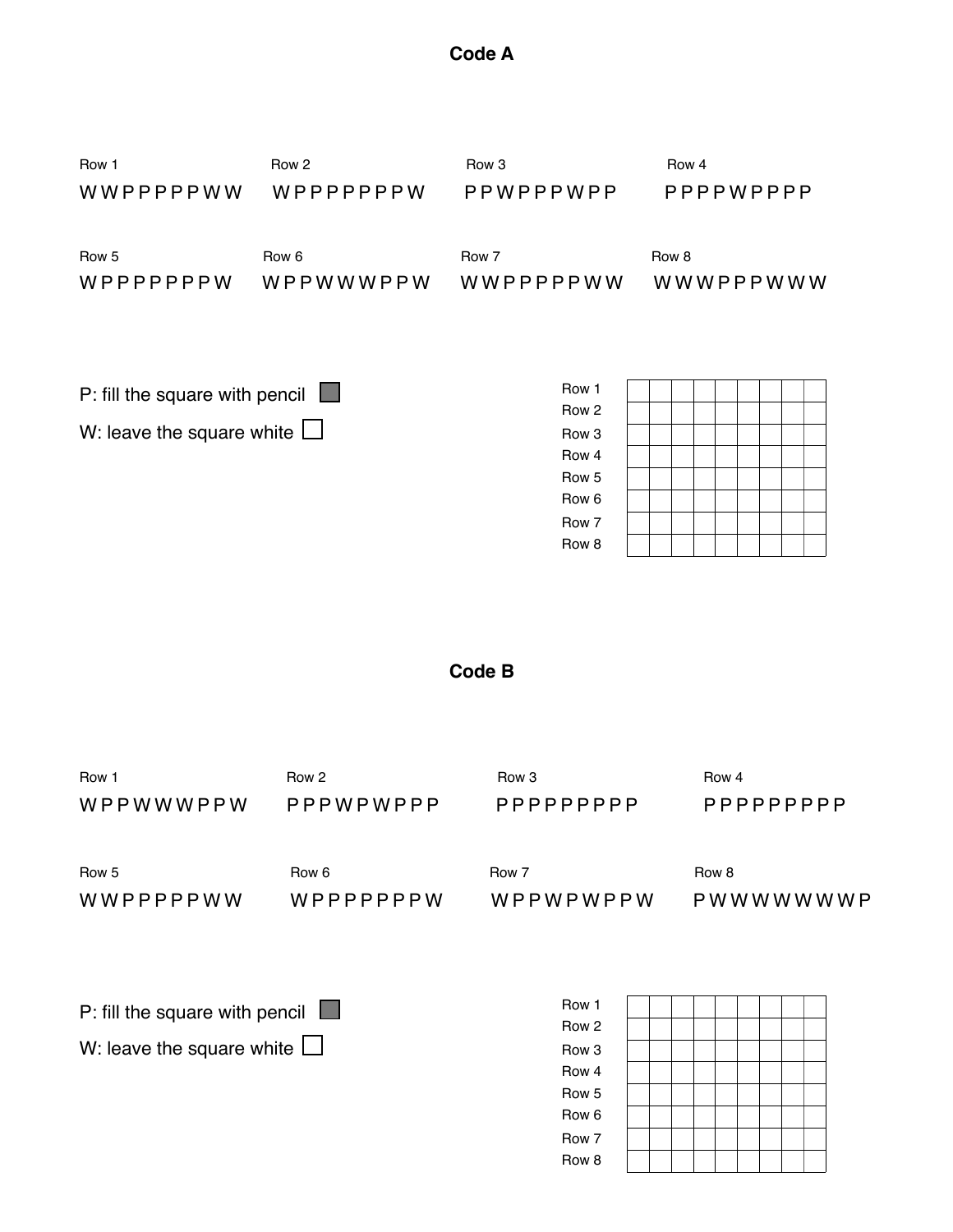| Row 5<br>WWPPPPPPW                                                        | Row <sub>6</sub> | Row 7                                                                                                            | Row <sub>8</sub><br>WWPPPPPPW PPPWWWWPP PWWWWWWW |
|---------------------------------------------------------------------------|------------------|------------------------------------------------------------------------------------------------------------------|--------------------------------------------------|
| P: fill the square with pencil $\Box$<br>W: leave the square white $\Box$ |                  | Row 1<br>Row <sub>2</sub><br>Row 3<br>Row <sub>4</sub><br>Row <sub>5</sub><br>Row <sub>6</sub><br>Row 7<br>Row 8 |                                                  |

## **Code D**

WWWPWWWWW WPPPWWWWW PPPPWWWWP WWPPPPPPW

Row 1! ! ! Row 2! ! Row 3! ! ! Row 4

| P: fill the square with pencil $\Box$ | Row 1 |  |  |  |  |
|---------------------------------------|-------|--|--|--|--|
| W: leave the square white $\Box$      | Row 2 |  |  |  |  |
|                                       | Row 3 |  |  |  |  |
|                                       | Row 4 |  |  |  |  |
|                                       | Row 5 |  |  |  |  |
|                                       | Row 6 |  |  |  |  |
|                                       | Row 7 |  |  |  |  |
|                                       | Row 8 |  |  |  |  |

WWWWPWWWW WWWPPPWWW WWWPPPWWW WWPPPPPWW

WWPPPPPWW WPPPPPPPW WPPWPWPPW WWWWPWWWW

Row 1! ! ! Row 2! ! Row 3! ! ! Row 4

Row 5! ! ! Row 6! ! Row 7! ! Row 8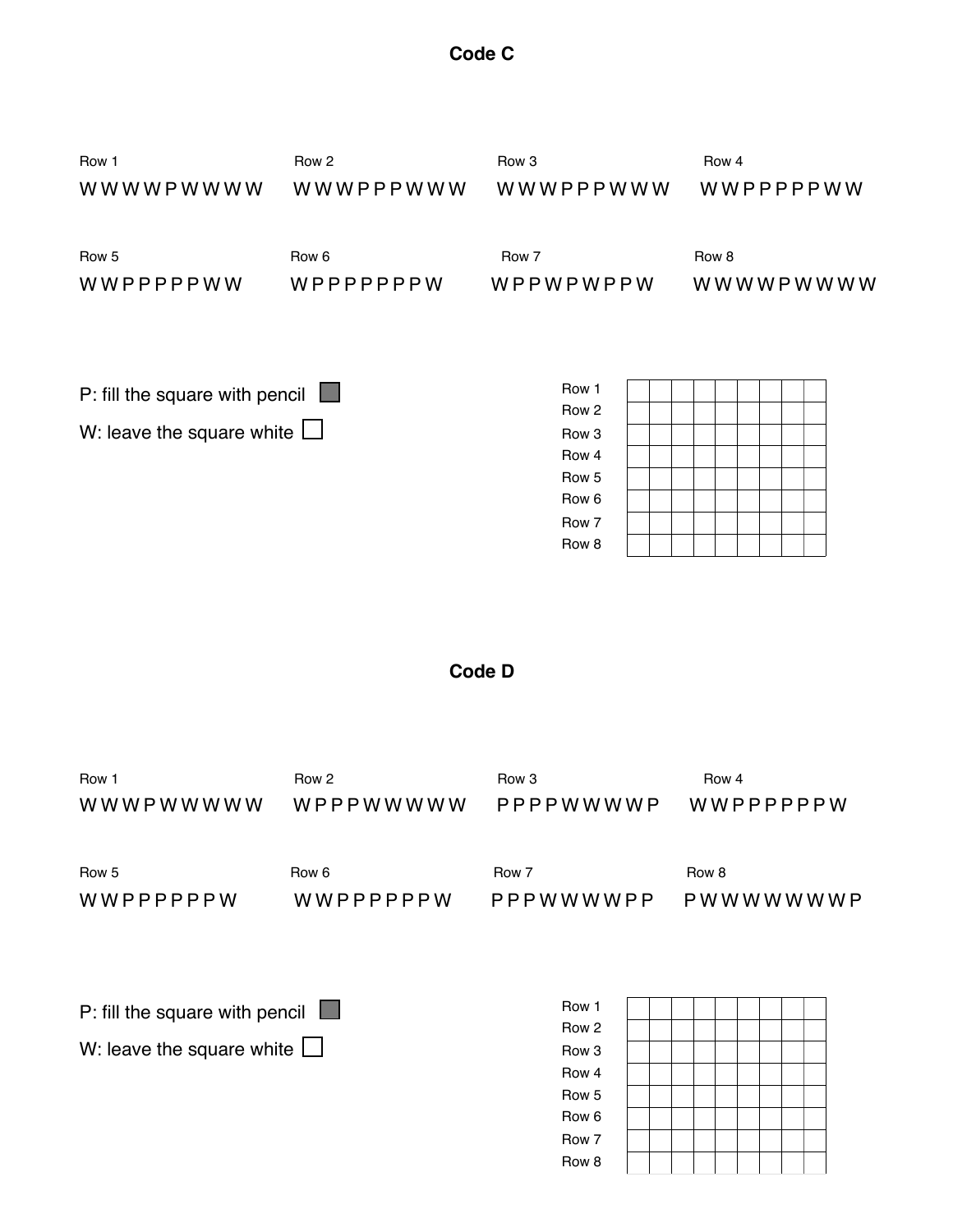| Row 5<br>PPPPPPPPP                    | Row 6<br>PPPPPPPPWWP | Row 7<br>WWWPPPWWP        | Row 8 |  | wwwwwwww |  |
|---------------------------------------|----------------------|---------------------------|-------|--|----------|--|
| P: fill the square with pencil $\Box$ |                      | Row 1<br>Row <sub>2</sub> |       |  |          |  |
| W: leave the square white $\Box$      |                      | Row <sub>3</sub>          |       |  |          |  |
|                                       |                      | Row 4                     |       |  |          |  |
|                                       |                      | Row <sub>5</sub>          |       |  |          |  |
|                                       |                      | Row 6                     |       |  |          |  |
|                                       |                      | Row 7                     |       |  |          |  |
|                                       |                      | Row 8                     |       |  |          |  |

## **Code F**

WWWPWWWWW WWWPPWWWP WWPPPPPWP WPWPPPPPP

Row 1! ! ! Row 2! ! Row 3! ! ! Row 4

| Row 5                                                                     | Row <sub>6</sub> | Row 7                                                                | Row 8 |           |  |
|---------------------------------------------------------------------------|------------------|----------------------------------------------------------------------|-------|-----------|--|
| PPWPPPPPW                                                                 | PPPPPPPPPP       | WWPPWWPPW                                                            |       | WPPWWWWPP |  |
| P: fill the square with pencil $\Box$<br>W: leave the square white $\Box$ |                  | Row 1<br>Row 2<br>Row 3<br>Row 4<br>Row 5<br>Row 6<br>Row 7<br>Row 8 |       |           |  |

| Row 1     | Row 2      | Row 3     | Row 4     |
|-----------|------------|-----------|-----------|
| wwwwwwwww | WWWWWPWWW  | WWWWPPPWW | WWWPPPPPW |
| Row 5     | Row 6      | Row 7     | Row 8     |
| PPWPPPPPW | PPPPPPPPPP | WWPPWWPPW | WPPWWWWPP |